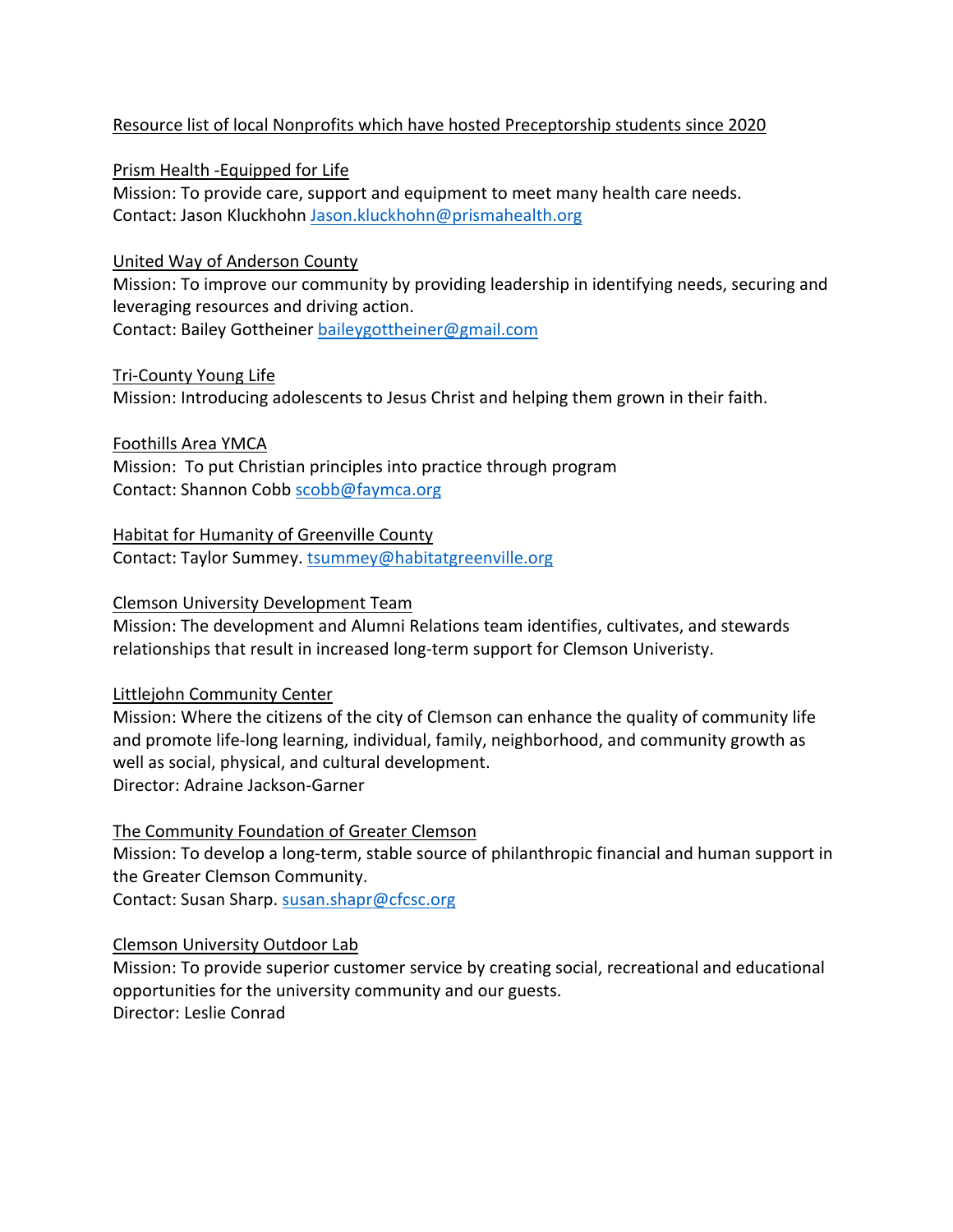#### Green Crescent Trails

Mission: To make the Clemson-Central-Pendleton area a better place to live, work, learn and play by connecting the places we love with a safe and easily-accessible network of trails and public/alternative transportation options.

Contact: Chad Carson

#### Oconee Humane Society

Mission: To improve the lives of companion animals through adoption, spay/neuter, humane education and advocacy programs.

#### Clemson Student Affairs

Mission: To prepare and empower students to make a difference as global citizens.

#### The Arts Center of Clemson

Mission: To provide exceptional arts education and make art accessible and exciting to our community.

Contact: Joan Phillps jphillips@cityofclemson.org

#### March of Dimes

Mission: To improve the health of babies by preventing birth defects, premature birth, and infant mortality.

Contact: Katie Peden kpeden@marchofdimes.org

GirlUp Grrenville Mission: Enriching young women with positive formative experiences that replace obstacles with opportunities Contact: Kim Mogan kim@girlupgvl.org

## Greenville Animal Care

Mission: Dedicated to promoting the compassionate treatment of animals in our community through adoption, education, and affordable spay/neuter and vet care. Contact/director: Staci Kehir

#### Clemson Child Development Center

Mission: To provide affordable, quality child care and preschool education. Contact: Sharon Hwu ccdc1@bellsouth.net

## Anderson Lights of Hope

Mission: To promote advocacy for the disadvantaged individuals. To provide training, and education for individuals to further their career and positively influence the community. Contact: office@andersonlightsofhope.org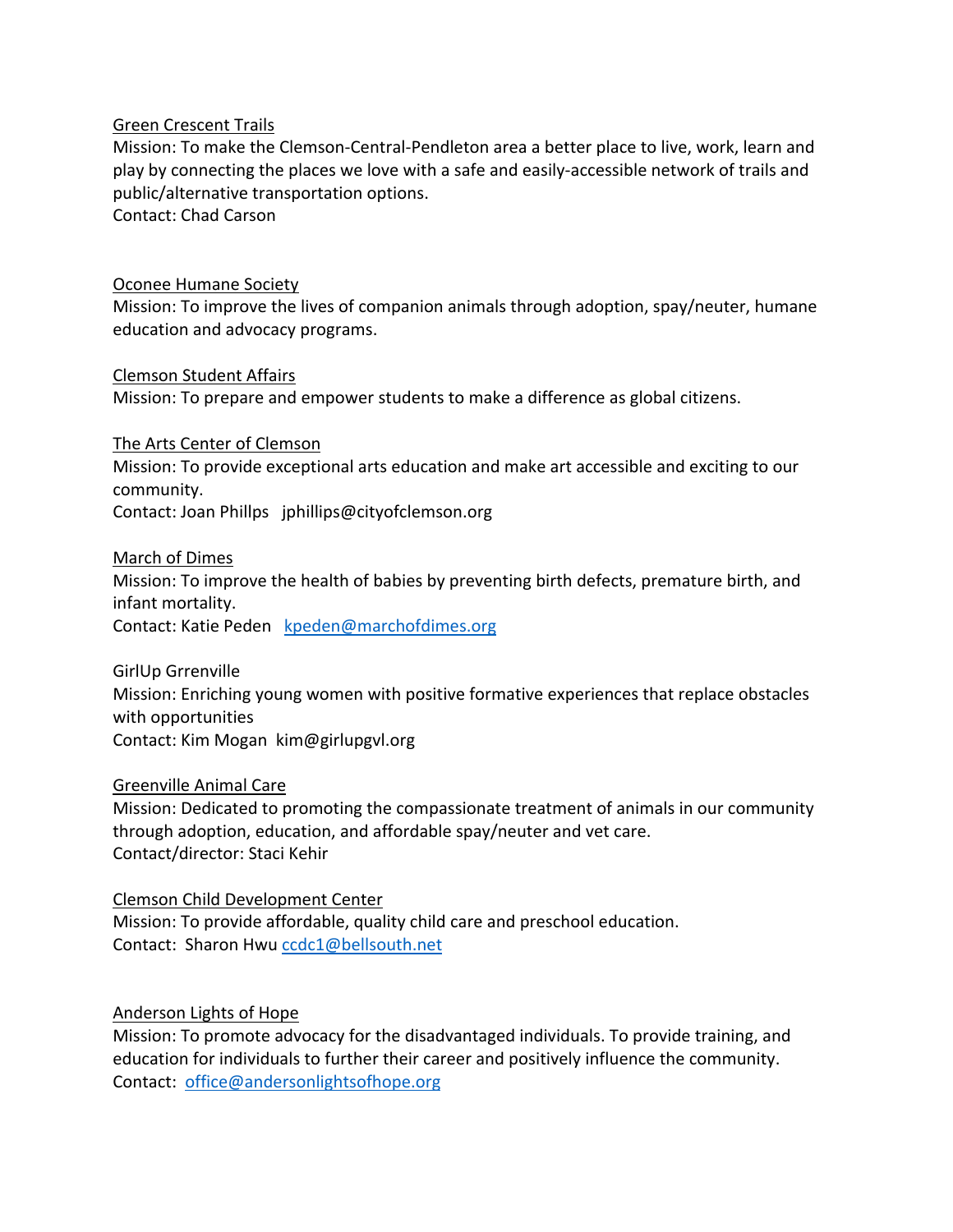# IPTAY

Mission: Supporting the success of Clemson's student-athletes in the classroom and on the field since 1934."

Contact: Bobby Couch: jcouch@clemson.edu

## The Dream Center (Easley, SC0

Mission: To encourage, educate and empower people in need through the love of Jesus Christ.

## The Kay Yow Cancer Fund

Mission: To be the premier nonprofit organization dedicated to supporting innovative ways of fighting ALL cancers affecting women and providing support through giving strength, courage, and hope.

Contact: Jennifer Montoya (562) 277-5178

## Clemson Extension

Mission: To improve the economy, environment, and well-being of South Carolinians through the delivery of unbiased, research-based information and education.

## Clemson Development Office

Mission: To inspire and steward relationships that result in meaningful engagement and strategies investment in Clemson's educational objectives, strengthen Clemson University's reputation and securing our future.

Contact: Bethany Grogan bgrogan@clemson.edu

#### NewSpring Church

Mission: To love God, love people, and love doing it together. Contact: hello@newspring.cc

## Frazee Center (Preschool Program)

Mission: To prepare our children with K5 readiness skills for early academic achievement as well as excellent social skills for future leadership roles within their school and community. Contact: Jenningsreeves@gmail.com

## Clemson University Faculty in Residence/Fraternity and Sorority Life

Mission: Clemson fraternities and sororities are student led organizations that enhance the student experience inside and outside the classroom. We provide excellent leadership, scholarship, service and social opportunities and better prepare members to make significant contributions beyond the undergraduate experience."

Contact: Dr. Lori Pindar lorip@clemson.edu

## Standardsworks

Mission: To advocate for the proven practices that improve on teaching and learning